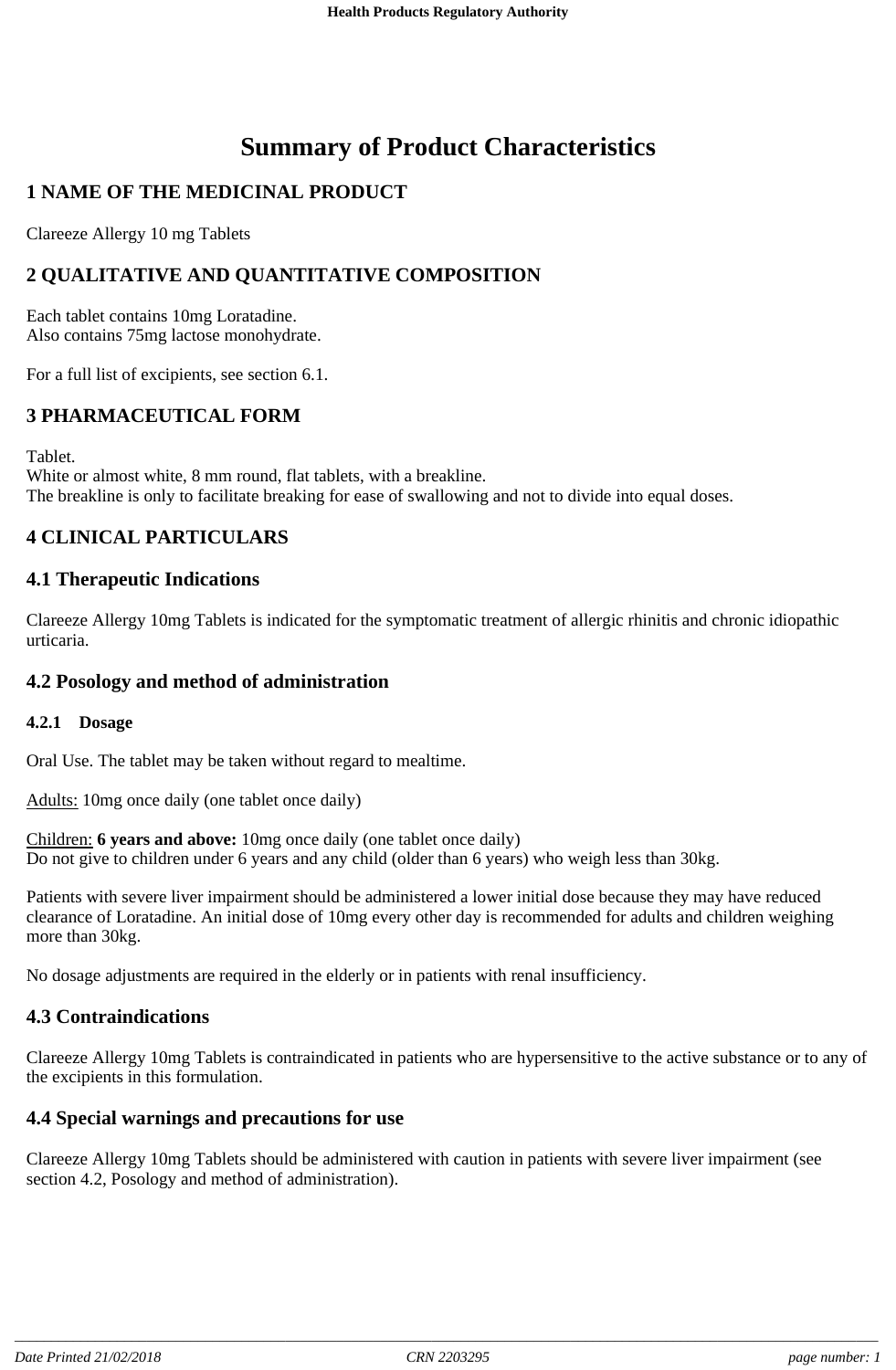The administration of Clareeze Allergy 10mg Tablets should be discontinued at least 48 hours before skin tests since antihistamines may prevent or reduce otherwise positive reactions to dermal reactivity index.

This medicinal product contains lactose: thus patients with rare hereditary problems of galactose intolerance, the Lapp lactase deficiency or glucose-galactose malabsorption should not take this medicine.

## **4.5 Interaction with other medicinal products and other forms of interaction**

When administered concomitantly with alcohol, Clareeze Allergy 10mg Tablets has no potentiating effects as measured by psychomotor performance studies.

Due to the wide therapeutic index of Loratadine no clinically relevant interactions are expected and none were observed in the conducted clinical trials (see section 5.2, Pharmacokinetic properties).

#### **4.6 Fertility, pregnancy and lactation**

Loratadine was not teratogenic in animal studies. The safe use of Loratadine during pregnancy has not been established. The use of Clareeze Allergy 10mg Tablets during pregnancy is therefore not recommended.

Loratadine is excreted in breast milk, therefore the use of Loratadine is not recommended in breast-feeding women.

#### **4.7 Effects on ability to drive and use machines**

In clinical trials that assessed driving ability, no impairment occurred in patients receiving Loratadine. However, patients should be informed that very rarely some people experience drowsiness, which may affect their ability to drive or use machines.

#### **4.8 Undesirable effects**

In clinical trials in a paediatric population children aged 2 through 12 years, common adverse reactions in excess of placebo were headache (2.7%), nervousness (2.3%), and fatigue (1%).

In clinical trials involving adults and adolescents in a range of indications including AR and CIU, at the recommended dose of 10mg daily, adverse reactions with Loratadine were reported in 2% of patients in excess of those treated with placebo. The most frequent adverse reactions reported in excess of placebo were somnolence (1.2%), headache (0.6%), increased appetite (0.5%) and insomnia (0.1%). Other adverse reactions reported very rarely during the post-marketing period are listed in the following table.

| <b>Immune disorders</b>               | Anaphylaxis                  |
|---------------------------------------|------------------------------|
| Nervous system disorders              | <b>Dizziness</b>             |
| <b>Cardiac disorders</b>              | Tachycardia, palpitation     |
| <b>Gastrintestinal disorders</b>      | Nausea, dry mouth, gastritis |
| <b>Hepato-biliary disorders</b>       | Abnormal hepatic function    |
| <b>Skin and subcutaneous tissue</b>   | Rash, alopecia               |
| disorders                             |                              |
| <b>General disorders and</b>          | Fatigue                      |
| administration site conditions        |                              |
| <b>Investigations (frequency "not</b> | Increased weight             |
| known")                               |                              |

#### **4.9 Overdose**

Overdose with Loratadine increased the occurrence of anticholinergic symptoms. Somnolence, tachycardia, and headache have been reported with overdoses.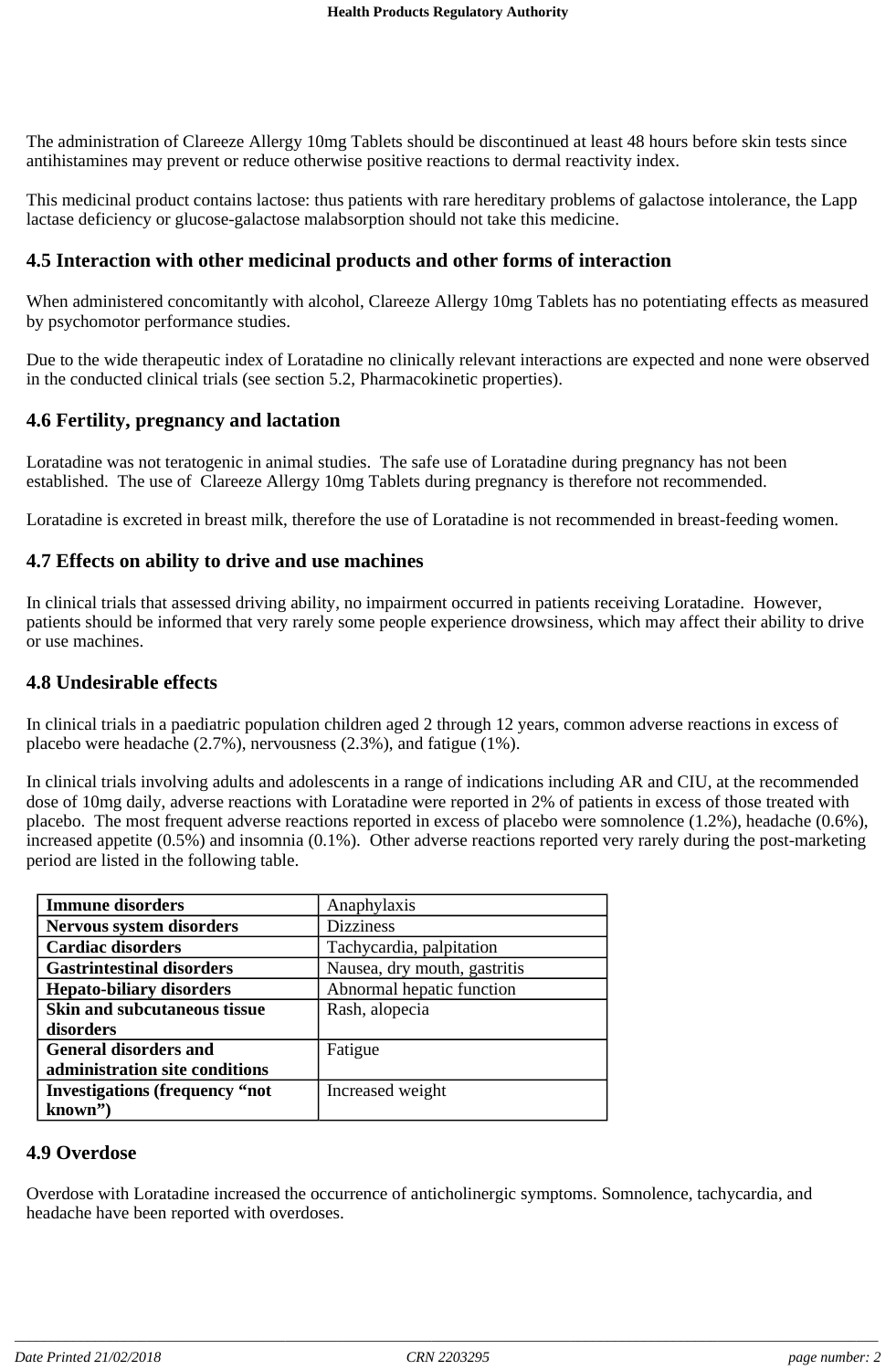In the event of overdose, general symptomatic and supportive measures are to be instituted and maintained for as long as necessary. Administration of activated charcoal as a slurry with water may be attempted. Gastric lavage may be considered. Loratadine is not removed by haemodialysis and it is not known if Loratadine is removed by peritoneal dialysis. Medical monitoring of the patient is to be continued after emergency treatment.

# **5 PHARMACOLOGICAL PROPERTIES**

## **5.1 Pharmacodynamic properties**

Pharmacotherapeutic group: antihistamines  $- H_1$  antagonist, ATC code: R06A X13.

Loratadine, the active ingredient in Clareeze Allergy 10mg Tablets, is a tricyclic antihistamine with selective, peripheral  $H_1$ -receptor activity.

Loratadine has no clinically significant sedative or anticholinergic properties in the majority of the population and when used at the recommended dosage.

During long-term treatment there were no clinically significant changes in vital signs, laboratory test values, physical examinations or electrocardiograms.

Loratadine has no significant  $H_2$ -receptor activity. It does not inhibit norepinephrine uptake and has practically no influence on cardiovascular function or on intrinsic cardiac pacemaker activity.

#### **5.2 Pharmacokinetic properties**

After oral administration, Loratadine is rapidly and well absorbed and undergoes an extensive first pass metabolism, mainly by CYP3A4 and CYP2D6. The major metabolite - desloratadine (DL) - is pharmacologically active and responsible for a large part of the clinical effect. Loratadine and DL achieve maximum plasma concentrations  $(T_{max})$ between 1-1.5 hours and 1.5-3.7 hours after administration, respectively.

Increase in plasma concentrations of Loratadine has been reported after concomitant use with ketoconazole, erythromycin, and cimetidine in controlled trials, but without clinically significant changes (including electrocardiographic).

Loratadine is highly bound (97% to 99%) and its active metabolite moderately bound (73% to 76%) to plasma proteins.

In healthy subjects, plasma distribution half-lives of Loratadine and its active metabolite are approximately 1 and 2 hours, respectively. The mean elimination half-lives in healthy adult subjects were 8.4 hours (range 3 to 20 hours) for Loratadine and 28 hours (range 8.8 to 9.2 hours) for the major active metabolite.

Approximately 40% of the dose is excreted in the urine and 42% in the faeces over a 10 day period and mainly in the form of conjugated metabolites. Approximately 27% of the dose is eliminated in the urine during the first 24 hours. Less than 1% of the active substance is excreted unchanged in active form, as loratadine or DL.

The bioavailability parameters of Loratadine and of the active metabolite are dose proportional.

The pharmacokinetic profile of Loratadine and its metabolites is comparable in healthy adult volunteers and in healthy geriatric volunteers.

Concomitant ingestion of food can delay slightly the absorption of Loratadine but without influencing the clinical effect.

In patients with chronic renal impairment, both the AUC and peak plasma levels  $(C_{max})$  increased for Loratadine and its metabolite as compared to the AUCs and peak plasma levels  $(C_{max})$  of patients with normal renal function.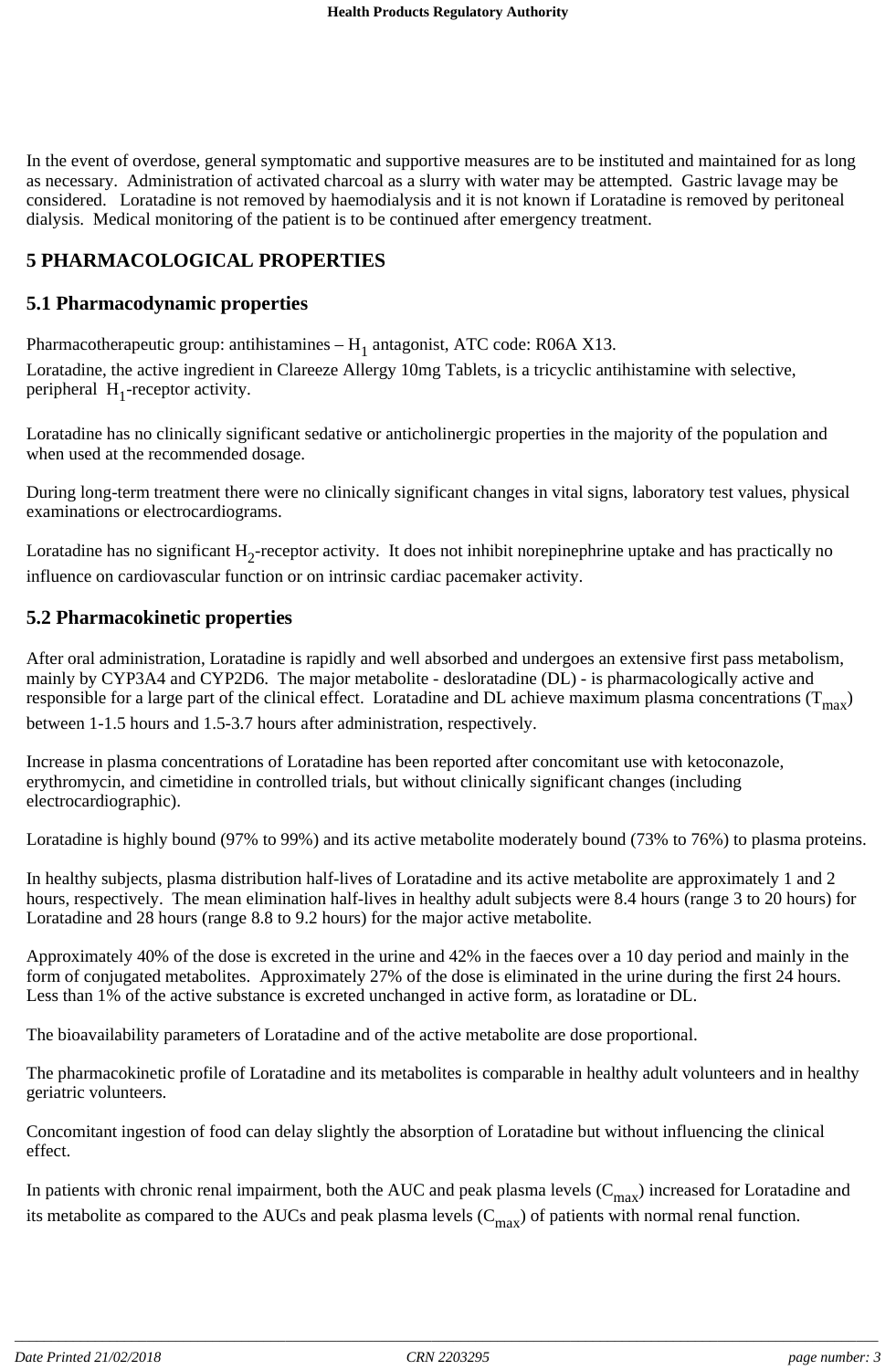The mean elimination half-lives of Loratadine and its metabolite were not significantly different from that observed in normal subjects. Haemodialysis does not have an effect on pharmacokinetics of Loratadine or its active metabolite in subjects with chronic renal impairment.

In patients with chronic alcoholic liver disease, the AUC and peak plasma levels  $(C_{\text{max}})$  of Loratadine were double while the pharmacokinetic profile of the active metabolite was not significantly changed from that in patients with normal liver function. The elimination half-lives for Loratadine and its metabolite were 24 hours and 37 hours, respectively, and increased with increasing severity of liver disease.

Loratadine and its active metabolite are excreted in the breast milk of lactating women.

## **5.3 Preclinical safety data**

Preclinical data reveal no special hazard based on conventional studies of safety, pharmacology, repeated dose toxicity, genotoxicity and carcinogenic potential.

In reproductive toxicity studies, no teratogenic effects were observed. However, prolonged parturition and reduced viability of offspring were observed in rats at plasma levels (AUC) 10 times higher than those achieved with clinical doses.

No evidence of mucous membrane irritation was observed after daily administration of up to 12 tablets (120mg) or oral lyophilisates into the hamster cheek pouch for five days.

# **6 PHARMACEUTICAL PARTICULARS**

#### **6.1 List of excipients**

Lactose monohydrate Cellulose, microcrystalline Maize starch Magnesium stearate

#### **6.2 Incompatibilities**

Not applicable.

#### **6.3 Shelf life**

3 years.

#### **6.4 Special precautions for storage**

This medicinal product does not require any special storage conditions.

#### **6.5 Nature and contents of container**

Blister packs made from 20  $\mu$ m aluminium foil and 250  $\mu$ m PVC packed into a cardboard outer container. Pack sizes: 30 Tablets

#### **6.6 Special precautions for disposal of a used medicinal product or waste materials derived from such medicinal product and other handling of the product**

No special requirements.